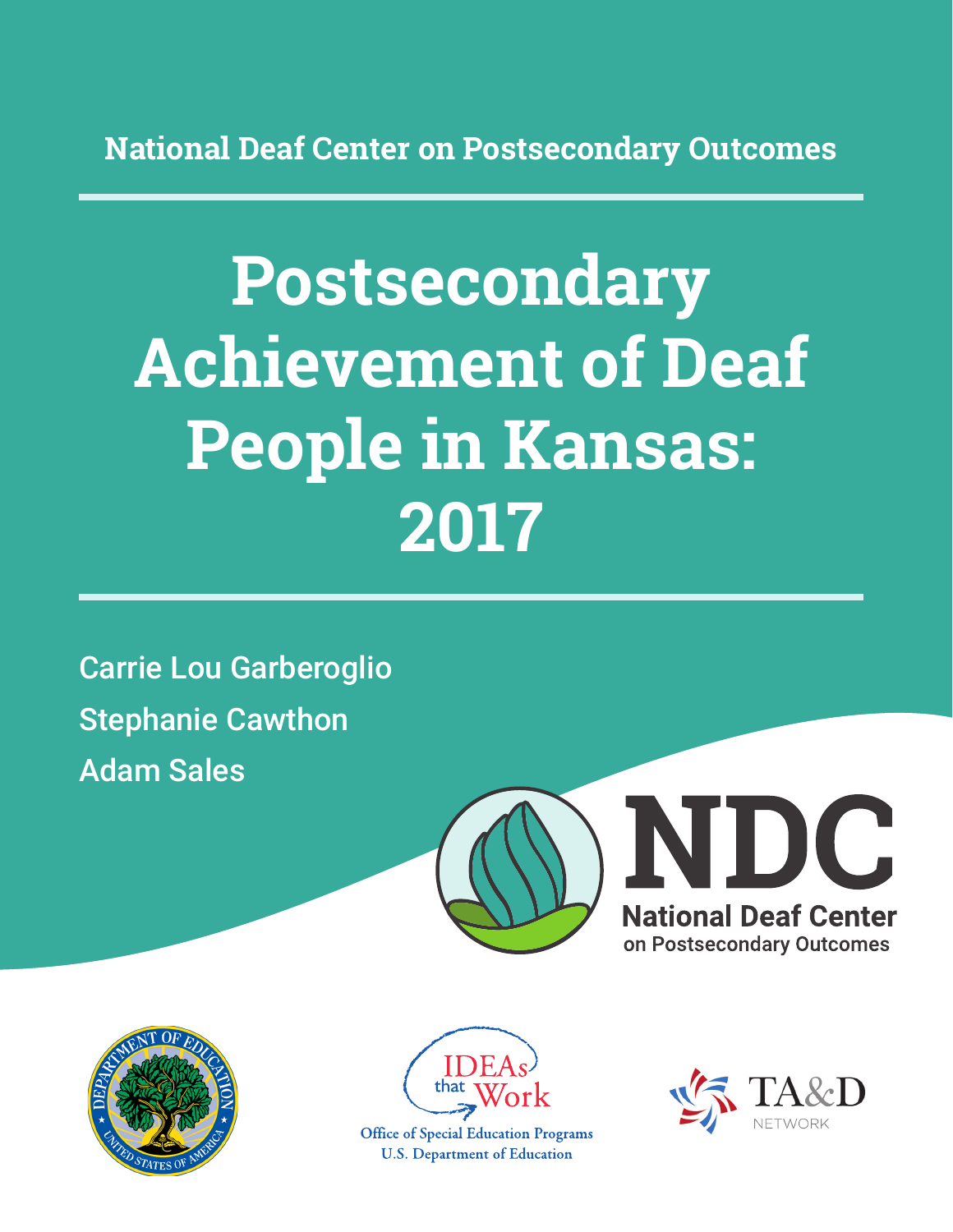This document was developed under a grant from the U.S. Department of Education, OSEP #HD326D160001. However, the contents do not necessarily represent the policy of the U.S. Department of Education, and you should not assume endorsement by the federal government.

2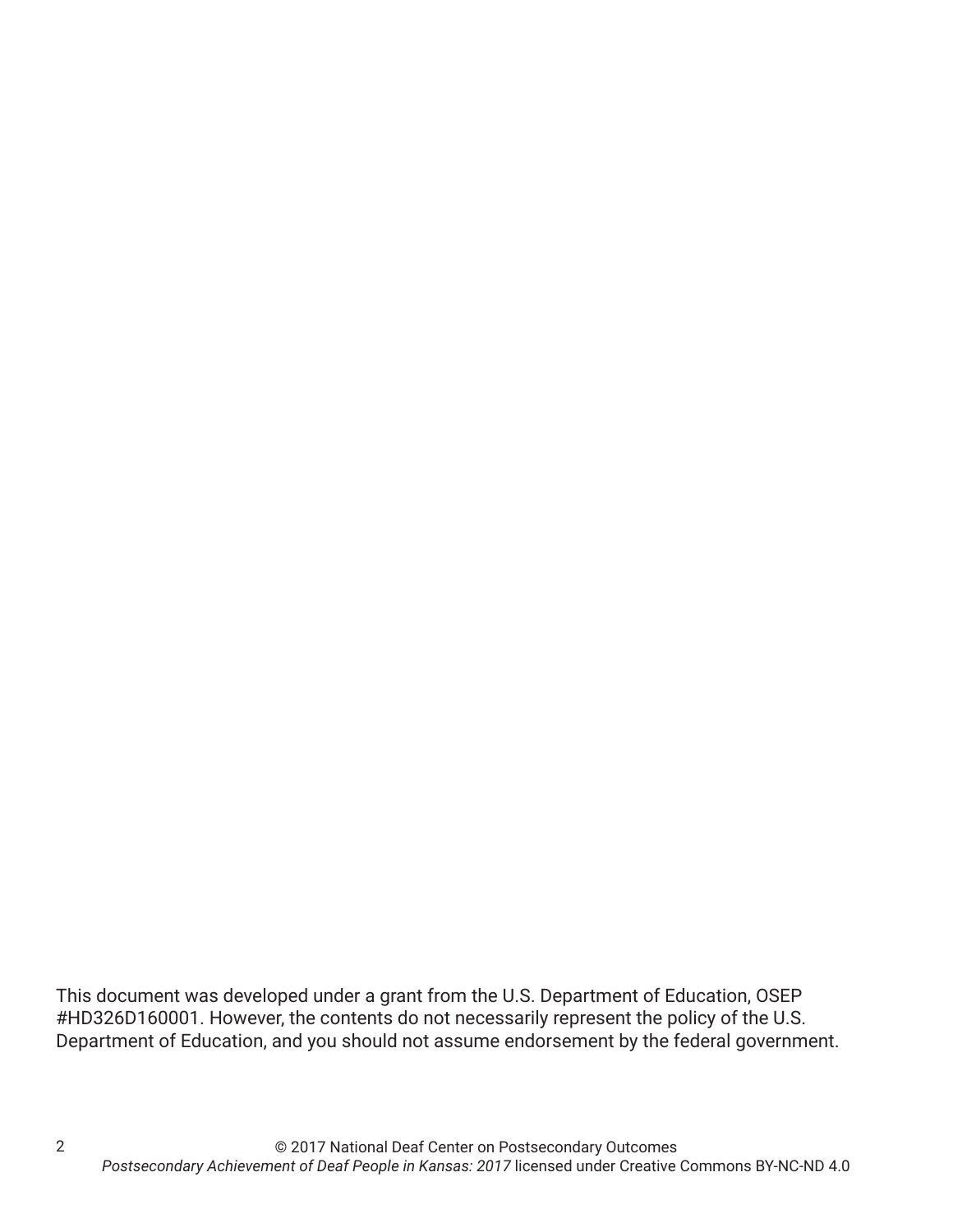Postsecondary experiences of deaf people vary widely across the nation. National reports about educational attainment and employment are available at nationaldeafcenter.org (Garberoglio, Cawthon, & Bond, 2016; Garberoglio, Cawthon, & Sales, 2017). This report provides current estimates of postsecondary achievement in Kansas. We used 5-year estimates of data from the American Community Survey (ACS), a national survey conducted by the U.S. Census Bureau, to generate the findings in this report. More information about this dataset and the analyses are shared in the Methods section at the end of this report.

## **EDUCATIONAL ATTAINMENT**

In the United States, deaf people attained lower levels of education than their hearing peers in 2015, according to national educational attainment data (Garberoglio et al., 2017). Educational attainment also varied across gender, race, and ethnicity.



In this report, we use the term *deaf* in an all-encompassing manner to include individuals who identify as Deaf, hard of hearing, hearing impaired, late deafened, and deafdisabled.

© 2017 National Deaf Center on Postsecondary Outcomes *Postsecondary Achievement of Deaf People in Kansas: 2017* licensed under Creative Commons BY-NC-ND 4.0

**In Kansas,**

**2.8%**

**of 25–64 year**

**olds are deaf.**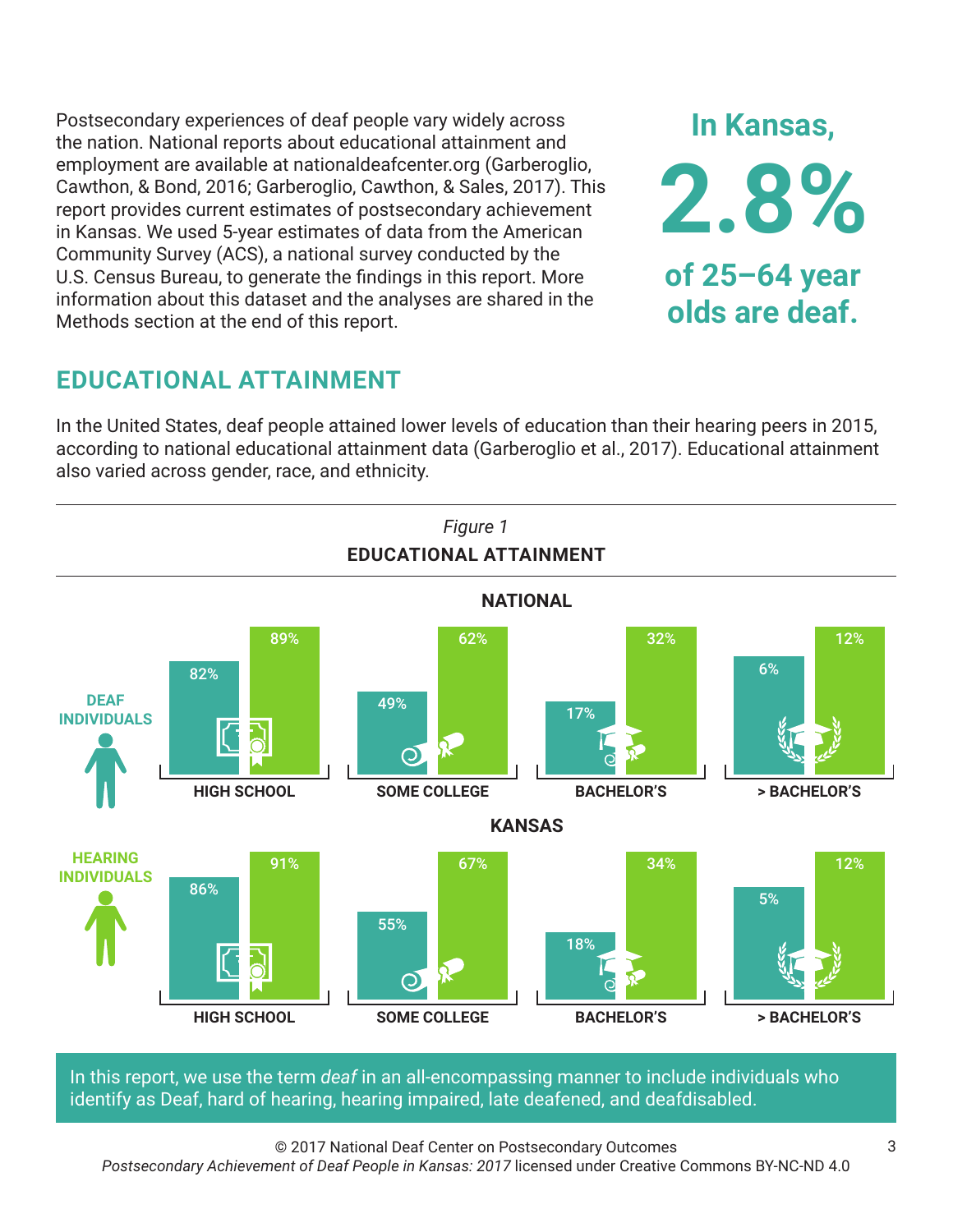## *Figure 2* **EDUCATIONAL ATTAINMENT IN KANSAS BY GENDER**



4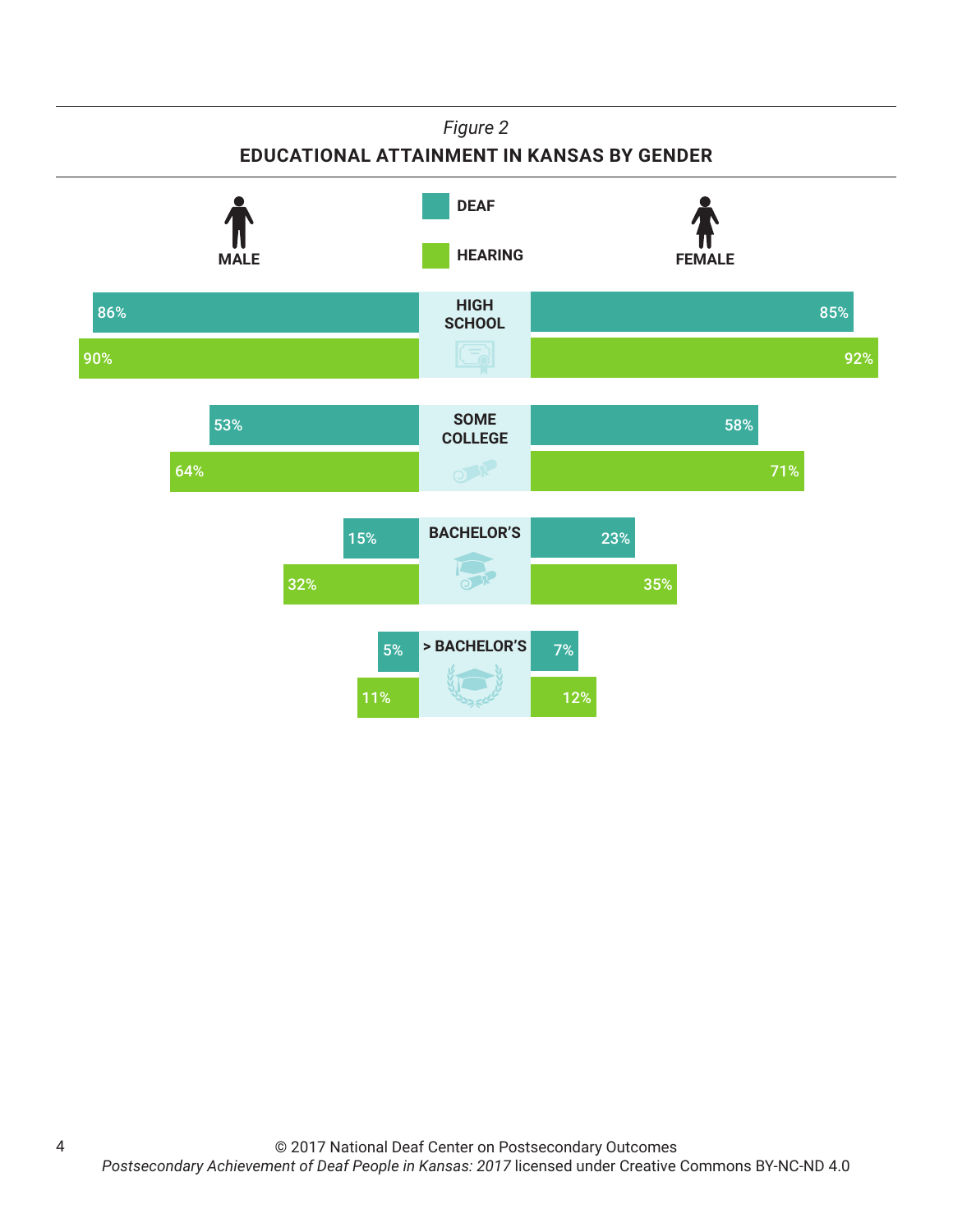### *Figure 3*

**EDUCATIONAL ATTAINMENT IN KANSAS BY RACE AND ETHNICITY**



A large percentage of deaf individuals have additional disabilities, and each combination of which results in unique strengths and challenges. Educational attainment rates vary by type of disability. Across the nation, deaf individuals with any type of additional disability reported lower educational attainment levels.

| Figure 4<br>EDUCATIONAL ATTAINMENT BY DISABILITY |                              |                               |                   |              |
|--------------------------------------------------|------------------------------|-------------------------------|-------------------|--------------|
|                                                  | <b>HIGH</b><br><b>SCHOOL</b> | <b>SOME</b><br><b>COLLEGE</b> | <b>BACHELOR'S</b> | > BACHELOR'S |
| DEAF + NO ADDITIONAL DISABILITY                  | 89%                          | 58%                           | 23%               | 7%           |
| DEAF + ANY ADDITIONAL DISABILITY                 | 82%                          | 50%                           | 11%               | 3%           |
| <b>DEAFBLIND</b>                                 | 78%                          | 49%                           | 13%               | 2%           |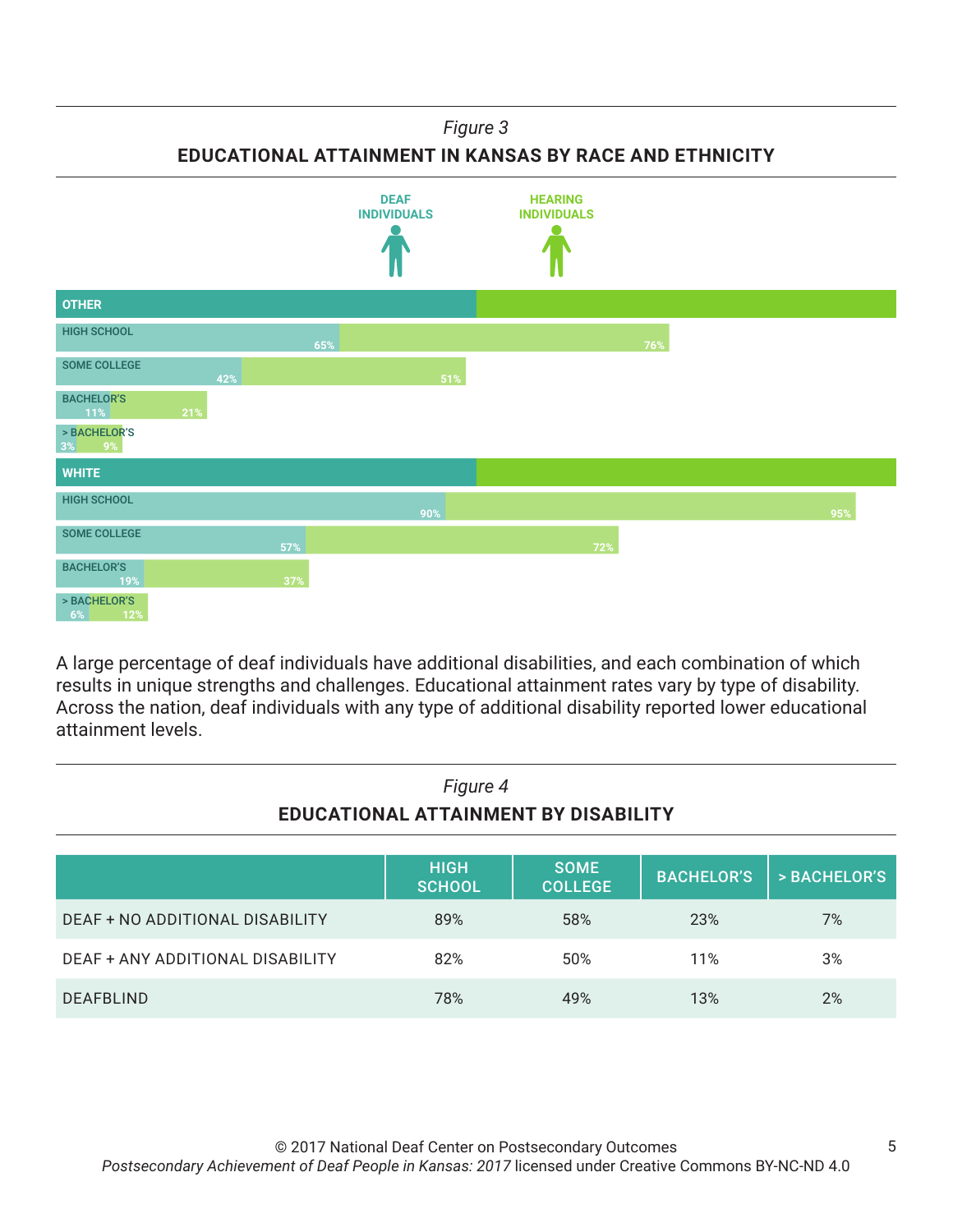## **EMPLOYMENT RATES**

National employment statistics show lower employment rates among deaf individuals. Almost half of deaf people are not in the labor force (Garberoglio, Cawthon, & Bond, 2016). Employment rates also vary by gender, race, and ethnicity.

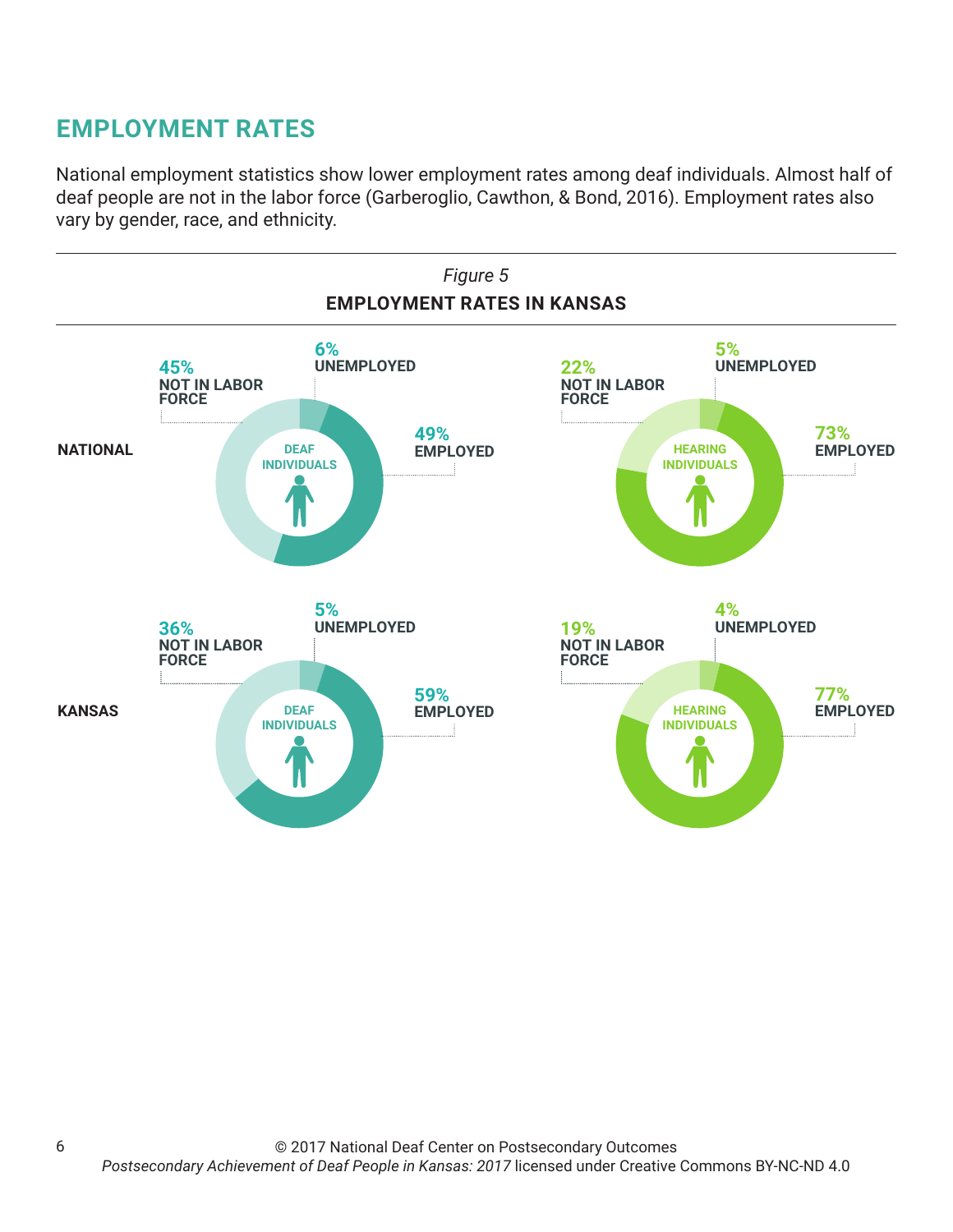



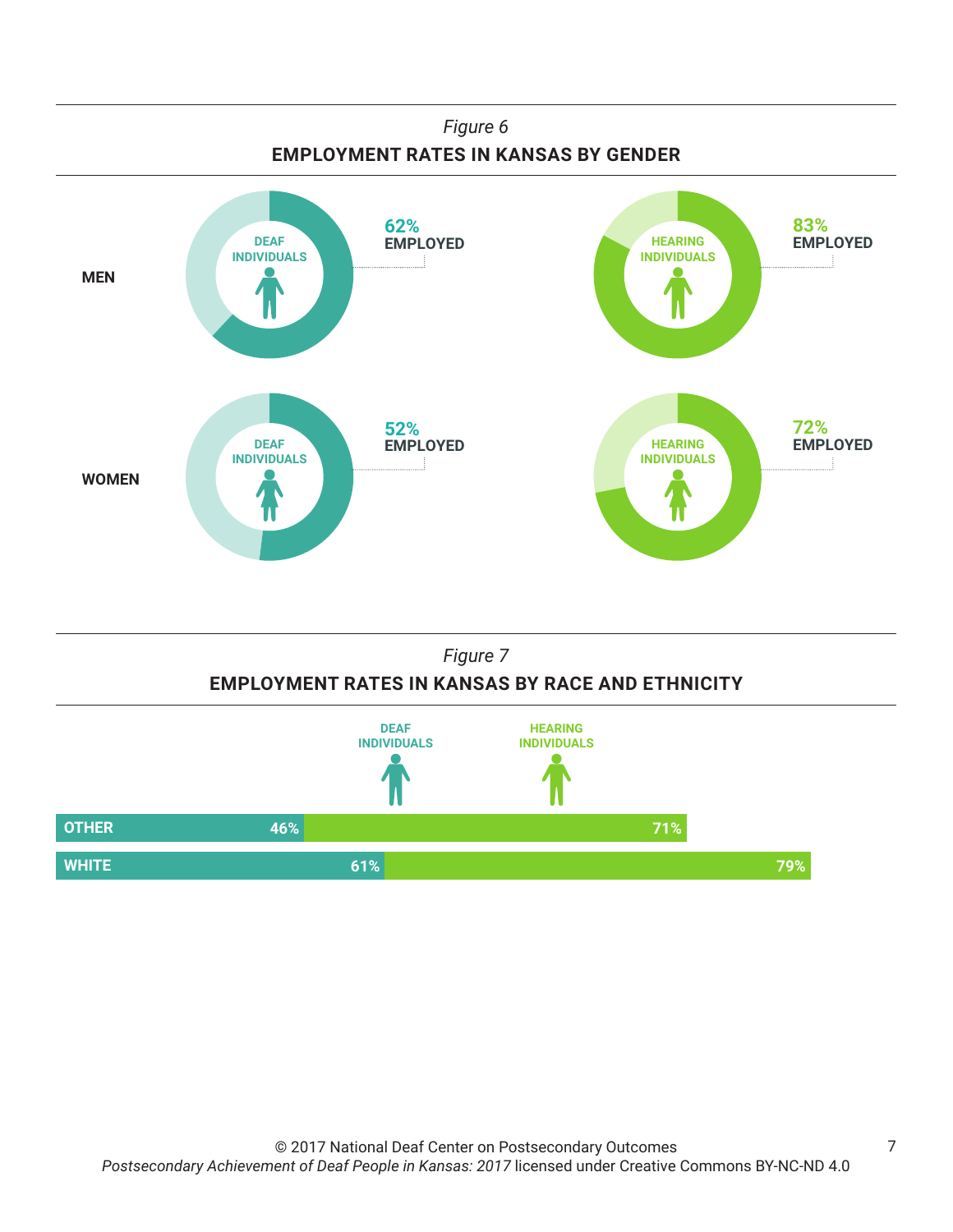## *Figure 8* **EMPLOYMENT RATES IN KANSAS BY DISABILITY**



# **SUPPLEMENTAL SECURITY INCOME**

Deaf individuals receive supplemental security income (SSI) benefits at different rates across the nation. 11.9% of deaf people ages 25–64 in the U.S. receive SSI benefits. In Kansas, 8% of deaf people receive SSI benefits.

# **EARNINGS**

National data show lower median earnings among deaf individuals who were employed full time. Earnings also vary across gender, race, ethnicity, and disability status.



© 2017 National Deaf Center on Postsecondary Outcomes

*Postsecondary Achievement of Deaf People in Kansas: 2017* licensed under Creative Commons BY-NC-ND 4.0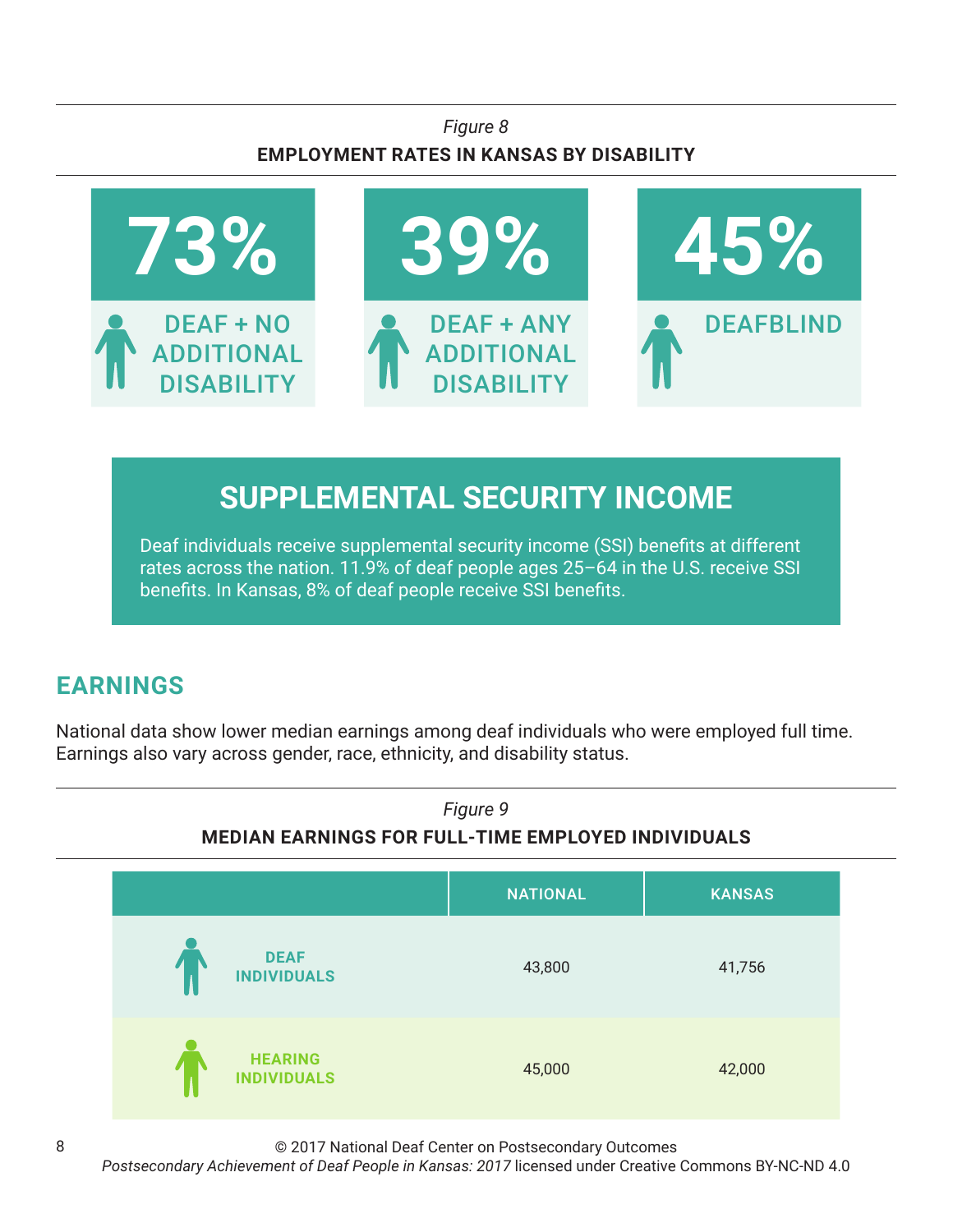*Figure 10*

**MEDIAN EARNINGS FOR FULL-TIME EMPLOYED INDIVIDUALS IN KANSAS BY GENDER**



*Figure 11*

**MEDIAN EARNINGS FOR FULL-TIME EMPLOYED INDIVIDUALS IN KANSAS BY RACE AND ETHNICITY**



*Figure 12*

**MEDIAN EARNINGS FOR FULL-TIME EMPLOYED INDIVIDUALS IN KANSAS BY DISABILITY**



© 2017 National Deaf Center on Postsecondary Outcomes *Postsecondary Achievement of Deaf People in Kansas: 2017* licensed under Creative Commons BY-NC-ND 4.0